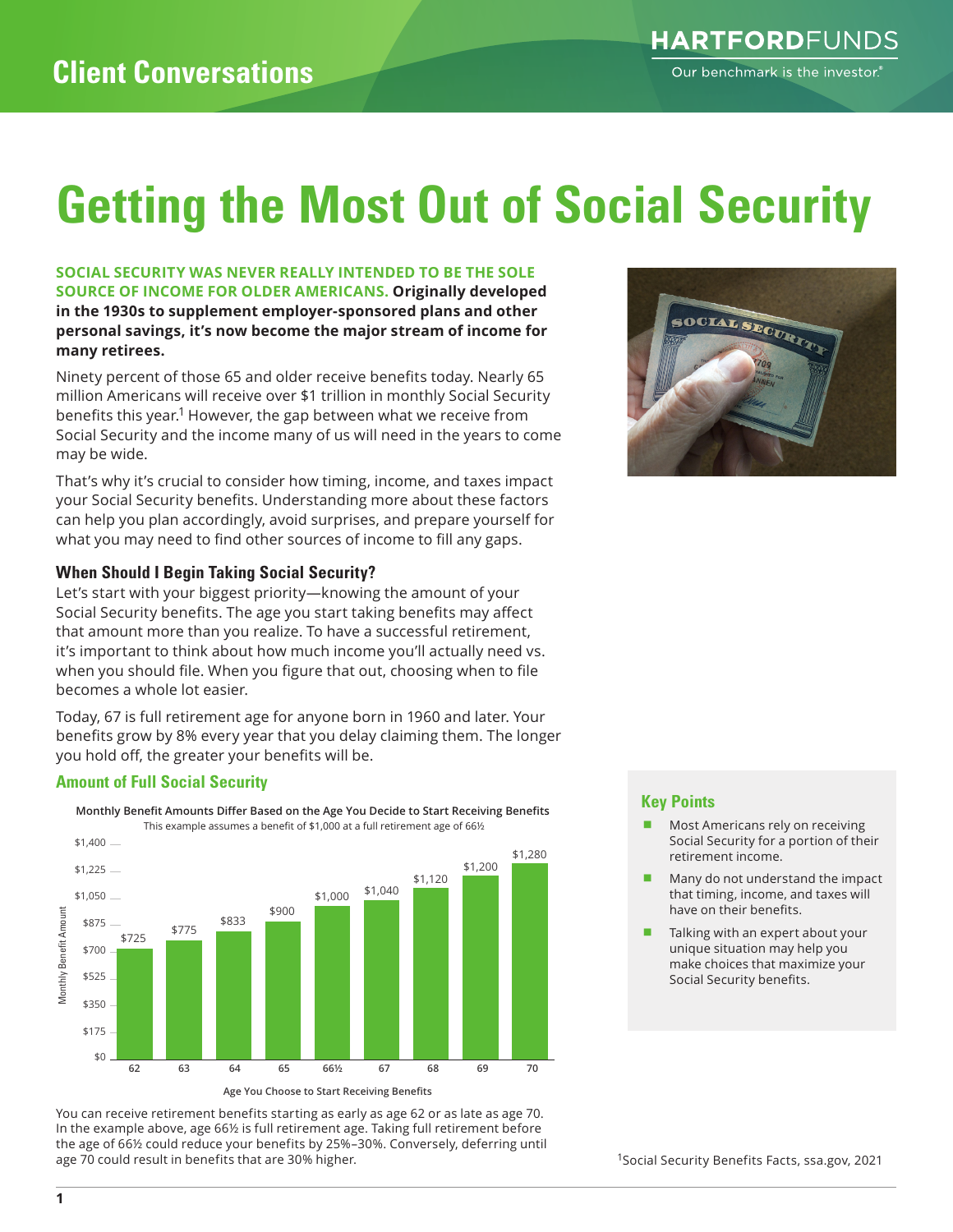# **Client Conversations**

There are certainly pros and cons to taking benefits early or waiting. You can actually delay taking them all the way to age 70 before you stop seeing incremental increases in the benefit amount. If you can delay taking benefits until at least 70, you'll have increased your annual Social Security income by 76% relative to someone who began taking benefits early at 62.

### **What Happens If I Continue to Work?**

If you're thinking about working while receiving Social Security benefits, your benefits may be reduced depending on when you file.

- Before full retirement age, benefits are reduced \$1 for every \$2 above \$18,960 in earned income.
- At full retirement age, benefits are reduced \$1 for every \$3 above \$50,520 in earned income.
- After full retirement age, there's no limit on earnings. Withheld earnings are returned.

Suppose you're 63 and have work earnings of \$30,000. You've exceeded your limit by \$11,040 (\$30,000 in earnings minus \$18,960). Because of that, \$5,520 (which is 50% of the overage) is going to be subtracted from your Social Security benefit. If your Social Security benefit is supposed to be \$775 a month, or \$9,300 a year, your benefit is going to be reduced dramatically. Instead, the benefit amount you'd receive will only be \$3,780 (\$9,300 minus \$5,520), or \$315 per month. In other words, your benefit will be reduced by \$460 a month (\$775 minus \$315) because you've chosen to continue working.

For those winding down work or working part-time, taking benefits may make sense. For those who are remaining at the same compensation level, you should consider delaying receiving benefits. The good news is you'd get that \$460 a month back, but not until full retirement age. It would gradually be paid back after you reach full retirement age, even if you continue to work.

## **Will My Benefits Be Taxed?**

Your benefits may be taxed. The question is if they are, at what percentage? That depends on what tax bracket you're in. If your combined income is equal to or less than \$25,000 if you file as an individual (\$32,000 if married, filing jointly), then none of your Social Security benefit is taxable.

If it's more than \$25,000 and equal to or less than \$34,000 (\$32,000 and \$44,000 if married, filing jointly), up to 50% is taxable. If your combined income is more than \$34,000 (\$44,000 if married, filing jointly), it goes up to 85% being subject to taxation.

Speak with your tax advisor for guidance concerning the calculation of taxes.